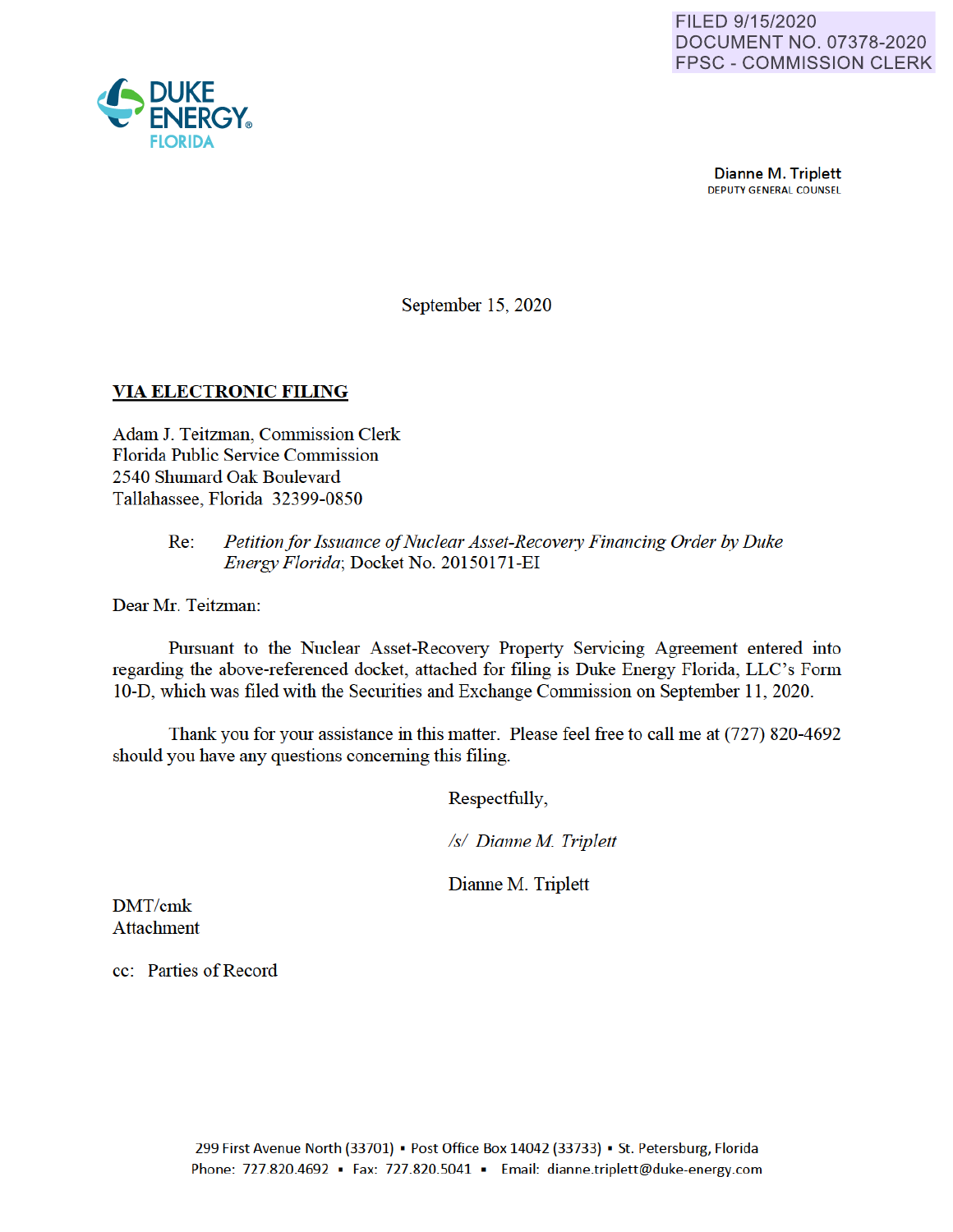## **CERTIFICATE OF SERVICE**

*Docket No. 20150171-EI*

I HEREBY CERTIFY that a true and correct copy of the foregoing has been furnished via electronic mail to the following this  $15<sup>th</sup>$  day of September, 2020.

> */s/ Dianne M. Triplett* Attorney

Theresa L. Tan Office of the General Counsel Florida Public Service Commission 2540 Shumard Oak Blvd. Tallahassee, FL 32399-0850 ltan@psc.state.fl.us Jon C. Moyle, Jr. / Karen A. Putnal 118 North Gadsden Street Tallahassee, FL 32301 jmoyle@moylelaw.com kputnal@moylelaw.com Robert Scheffel Wright / John T. LaVia, III Gardner Law Firm 1300 Thomaswood Drive Tallahassee, FL 32308 schef@gbwlegal.com jlavia@gbwlegal.com C. Rehwinkel / J. Kelly Office of Public Counsel c/o The Florida Legislature 111 West Madison Street, Room 812 Tallahassee, FL 32399-1400 rehwinkel.charles@leg.state.fl.us kelly.jr@leg.state.fl.us James W. Brew Stone Law Firm 1025 Thomas Jefferson Street, NW Eighth Floor, West Tower Washington, DC 20007-5201 jbrew@smxblaw.com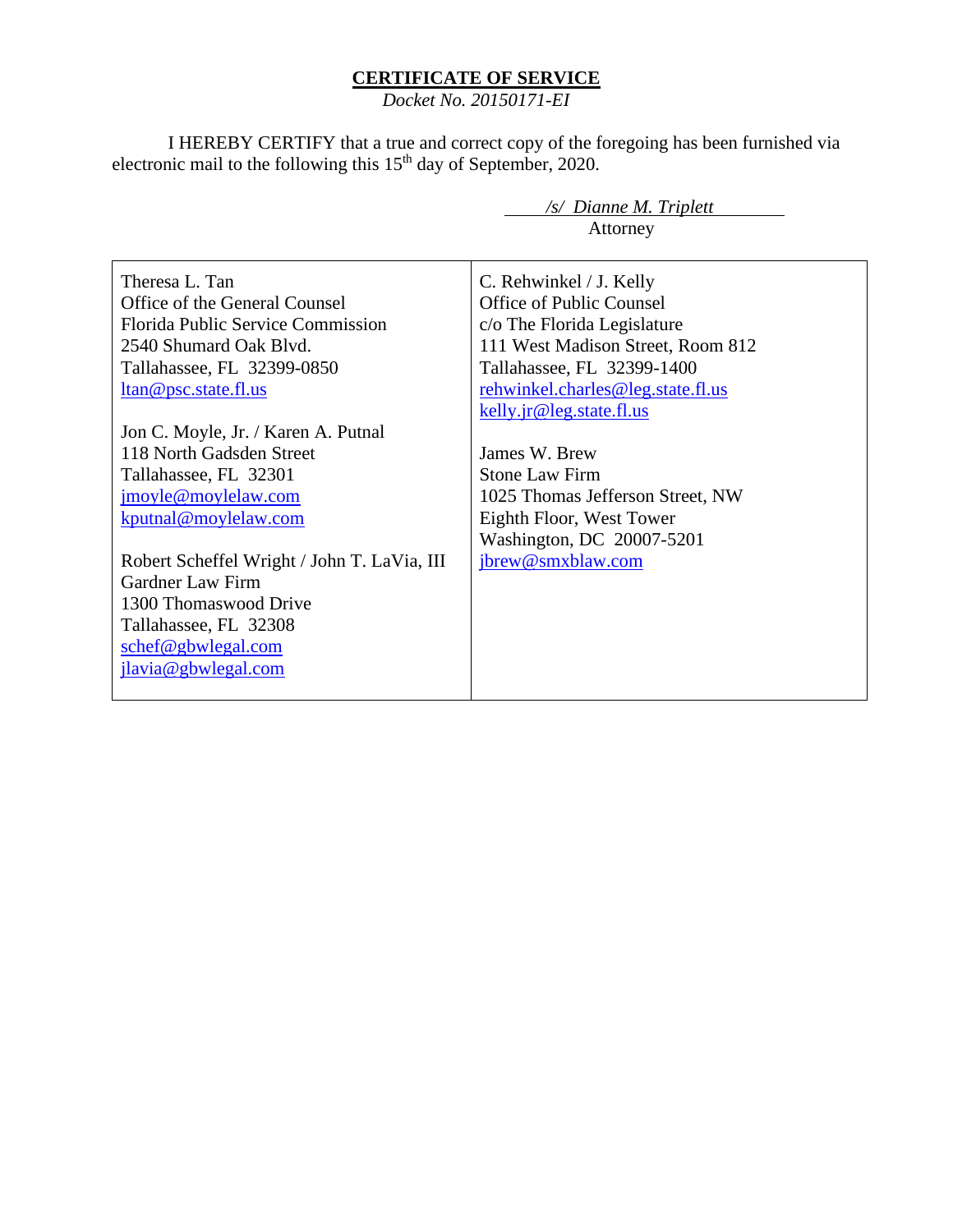## **UNITED STATES SECURITIES AND EXCHANGE COMMISSION**

**Washington, D.C. 20549**

### **FORM 10-D**

#### **ASSET-BACKED ISSUER DISTRIBUTION REPORT PURSUANT TO SECTION 13 OR 15(d) OF THE SECURITIES EXCHANGE ACT OF 1934 For the semi-annual distribution period from March 1, 2020 to August 31, 2020**

| <b>Commission</b><br><b>File Number</b> | <b>Registrant: State of Incorporation: Address: and Telephone Number</b> |                         |                 |                 | <b>IRS</b> Employer<br><b>Identification</b><br>No. |
|-----------------------------------------|--------------------------------------------------------------------------|-------------------------|-----------------|-----------------|-----------------------------------------------------|
| 333-209196-01                           | DUKE ENERGY FLORIDA PROJECT FINANCE, LLC                                 |                         |                 |                 | 81-0977581                                          |
|                                         |                                                                          | (Delaware)              |                 |                 |                                                     |
|                                         | 299 First Avenue North, St. Petersburg, Florida 33701                    |                         |                 |                 |                                                     |
|                                         |                                                                          | 704-382-3853            |                 |                 |                                                     |
| 1-03274                                 | DUKE ENERGY FLORIDA, LLC                                                 |                         |                 |                 | 59-0247770                                          |
|                                         |                                                                          | (Depositor and Sponsor) |                 |                 |                                                     |
|                                         |                                                                          | (Florida)               |                 |                 |                                                     |
|                                         | 299 First Avenue North, St. Petersburg, Florida 33701                    |                         |                 |                 |                                                     |
|                                         |                                                                          | 704-382-3853            |                 |                 |                                                     |
|                                         | Registered/reporting pursuant to (check one)                             |                         |                 |                 |                                                     |
|                                         |                                                                          |                         |                 |                 | Name of exchange                                    |
| Title of class                          |                                                                          | Section $12(b)$         | Section $12(g)$ | Section $15(d)$ | (If Section $12(b)$ )                               |
| Series A 2021 Senior Secured Bonds      |                                                                          | □                       | □               | ☑               |                                                     |
| Series A 2026 Senior Secured Bonds      |                                                                          | □                       | □               | ☑               |                                                     |
| Series A 2032 Senior Secured Bonds      |                                                                          | П                       | □               | ☑               |                                                     |
| Series A 2035 Senior Secured Bonds      |                                                                          | П                       | □               | ☑               |                                                     |
|                                         |                                                                          |                         |                 |                 |                                                     |

Indicate by check mark whether the registrant (1) has filed all reports required to be filed by Section 13 or 15(d) of the Securities Exchange Act of 1934 during the preceding 12 months (or for such shorter period that the registrant was required to file such reports), and (2) has been subject to such filing requirements for the past 90 days.

 $Yes \n\mathbb{Z}$  No  $\square$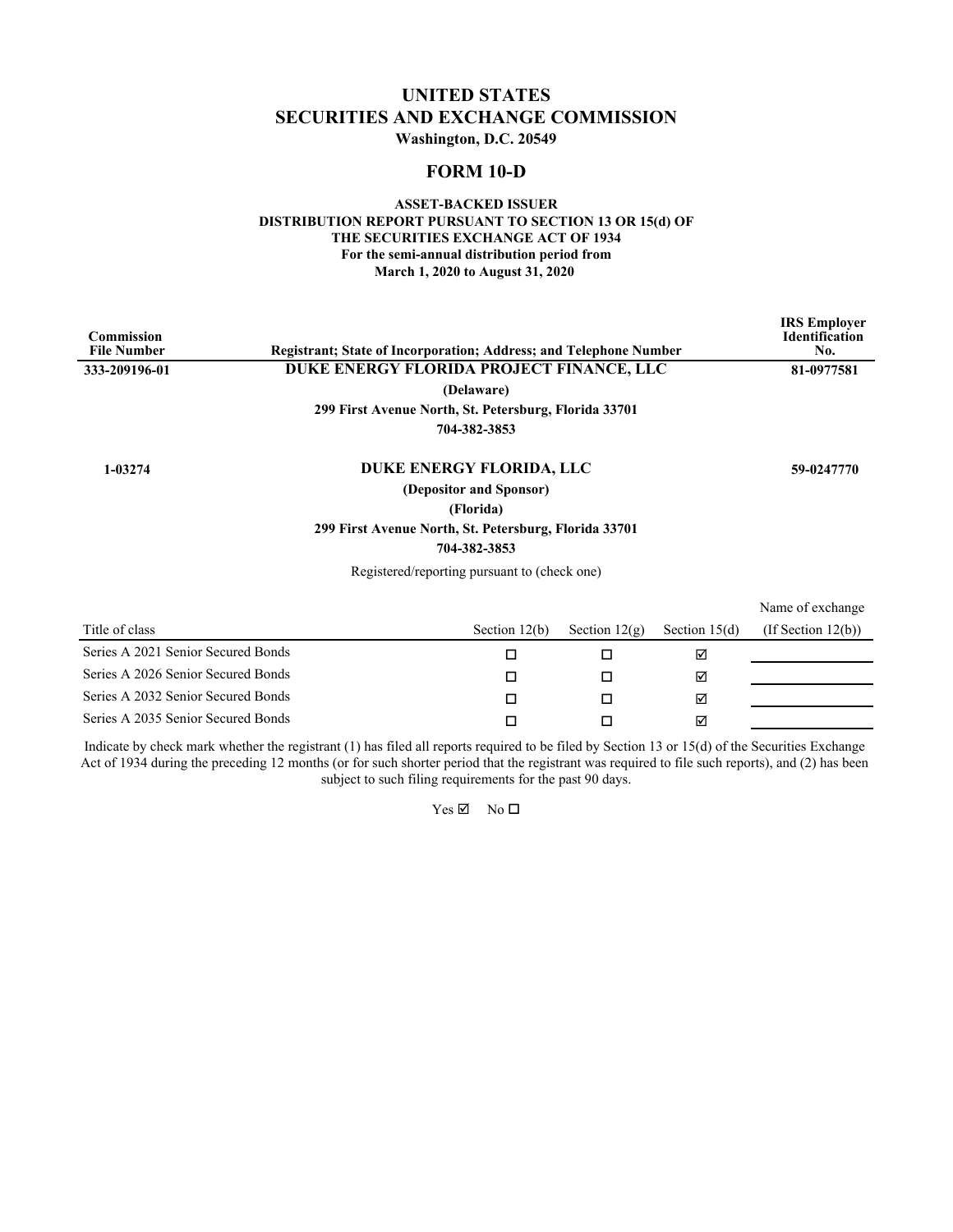## **PART I – DISTRIBUTION INFORMATION**

### **Item 1. Distribution and Pool Performance Information.**

The response to Item 1 is set forth in part herein and in part in Exhibit 99.1.

The record date for distributions described in Exhibit 99.1 is August 31, 2020.

Introductory and explanatory information regarding the material terms, parties, and distributions described in Exhibit 99.1 is included in the Prospectus dated June 15, 2016, of Duke Energy Florida Project Finance, LLC (Issuing Entity) relating to the Series A Senior Secured Bonds (Bonds) filed with the Securities and Exchange Commission pursuant to Rule 424(b)(1) of the Securities Act of 1933 on June 17, 2016.

As indicated in Exhibit 99.1, all required interest and scheduled principal payments on the Bonds have been made with respect to the September 1, 2020, distribution date.

#### **The following Items have been omitted pursuant to General Instruction C of Form 10-D:**

- Item 1A. Asset-Level Information.
- Item 1B. Asset Representations Reviewer and Investor Communication.

# **PART II – OTHER INFORMATION**

#### **Item 2. Legal Proceedings.**

None.

#### **Item 3. Sale of Securities and Use of Proceeds.**

None.

### **The following Items have been omitted pursuant to General Instruction C of Form 10-D:**

- Item 4. Defaults Upon Senior Securities.
- Item 5. Submission of Matters to a Vote of Security Holders.
- Item 6. Significant Obligors of Pool Assets.
- Item 7. Change in Sponsor Interest in the Securities.
- Item 8. Significant Enhancement Provider Information.

#### **Item 9. Other Information.**

None.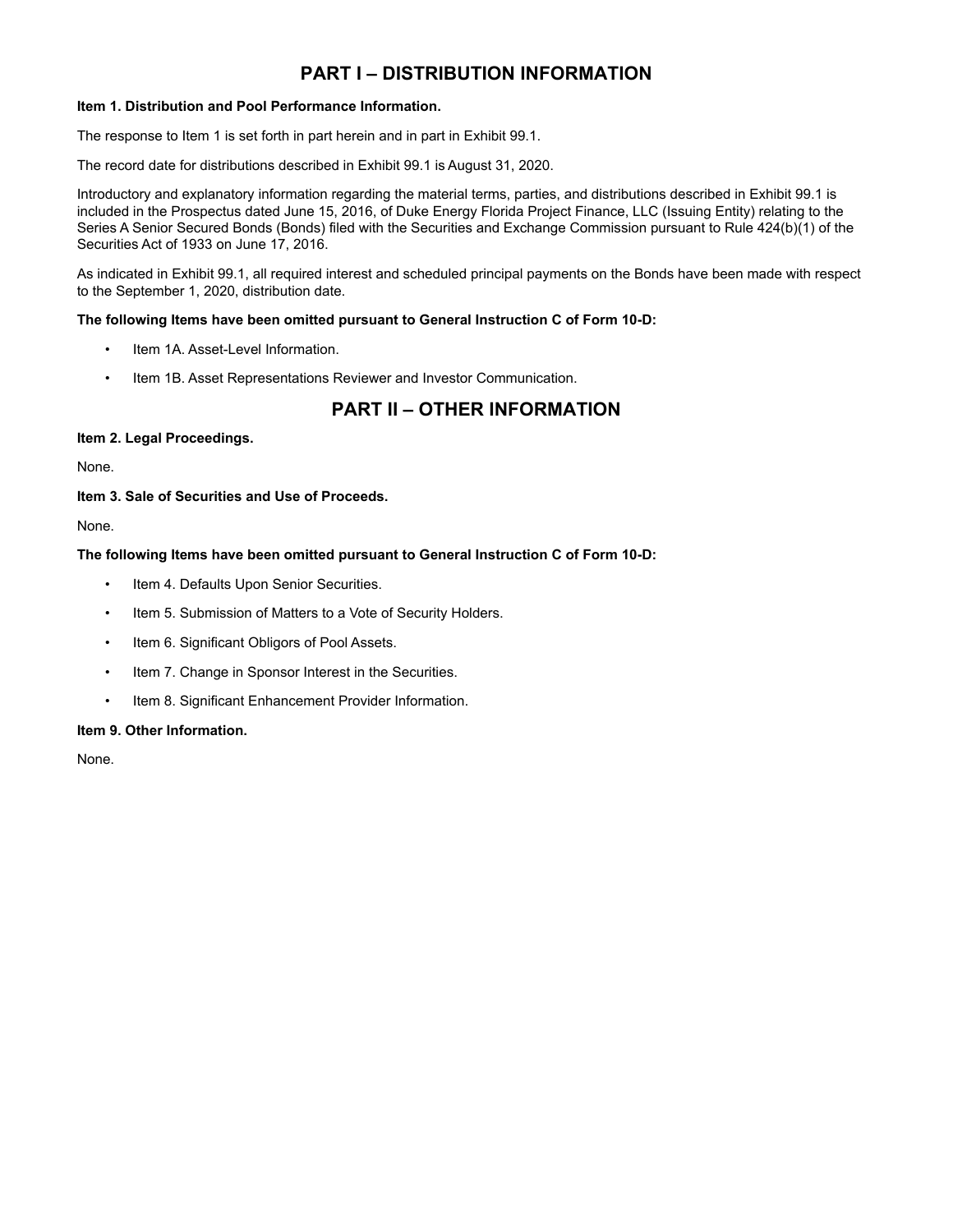### **Item 10. Exhibits**

Exhibits filed herewithin are designated by an asterisk (\*). All exhibits not so designated are incorporated by reference to a prior filing, as indicated.

| Exhibit No. | <b>Description</b>                                                                                                                                                                                                                       |
|-------------|------------------------------------------------------------------------------------------------------------------------------------------------------------------------------------------------------------------------------------------|
| 3.1         | Certificate of Formation of Duke Energy Florida Project Finance, LLC (filed with the Registration Statement on<br>Form SF-1 of Duke Energy Florida, LLC (File No. 333-209196) on January 29, 2016)                                       |
| 3.2         | Amended and Restated Limited Liability Company Agreement of Duke Energy Project Finance, LLC dated and<br>effective as of June 10, 2016 (Form 8-K filed June 17, 2016)                                                                   |
| 4.1         | Indenture, dated as of June 22, 2016, by and between Duke Energy Florida Project Finance, LLC and The Bank<br>of New York Mellon Trust Company, N.A., as Indenture Trustee and Securities Intermediary (Form 8-K filed<br>June 17, 2016) |
| 10.1        | Nuclear Asset-Recovery Property Servicing Agreement, dated as of June 22, 2016, by and between Duke<br>Energy Florida Project Finance, LLC and Duke Energy Florida, LLC (Form 8-K filed June 22, 2016)                                   |
| 10.2        | Nuclear Asset-Recovery Property Purchase and Sale Agreement, dated as of June 22, 2016, by and between<br>Duke Energy Florida Project Finance, LLC and Duke Energy Florida, LLC (Form 8-K filed June 22, 2016)                           |
| 10.3        | Administration Agreement, dated as of June 22, 2016, by and between Duke Energy Florida Project Finance,<br>LLC and Duke Energy Florida, LLC (Form 8-K filed June 22, 2016)                                                              |
| $*99.1$     | Semi-annual Servicer's Certificate relating to the Bonds, dated August 24, 2020                                                                                                                                                          |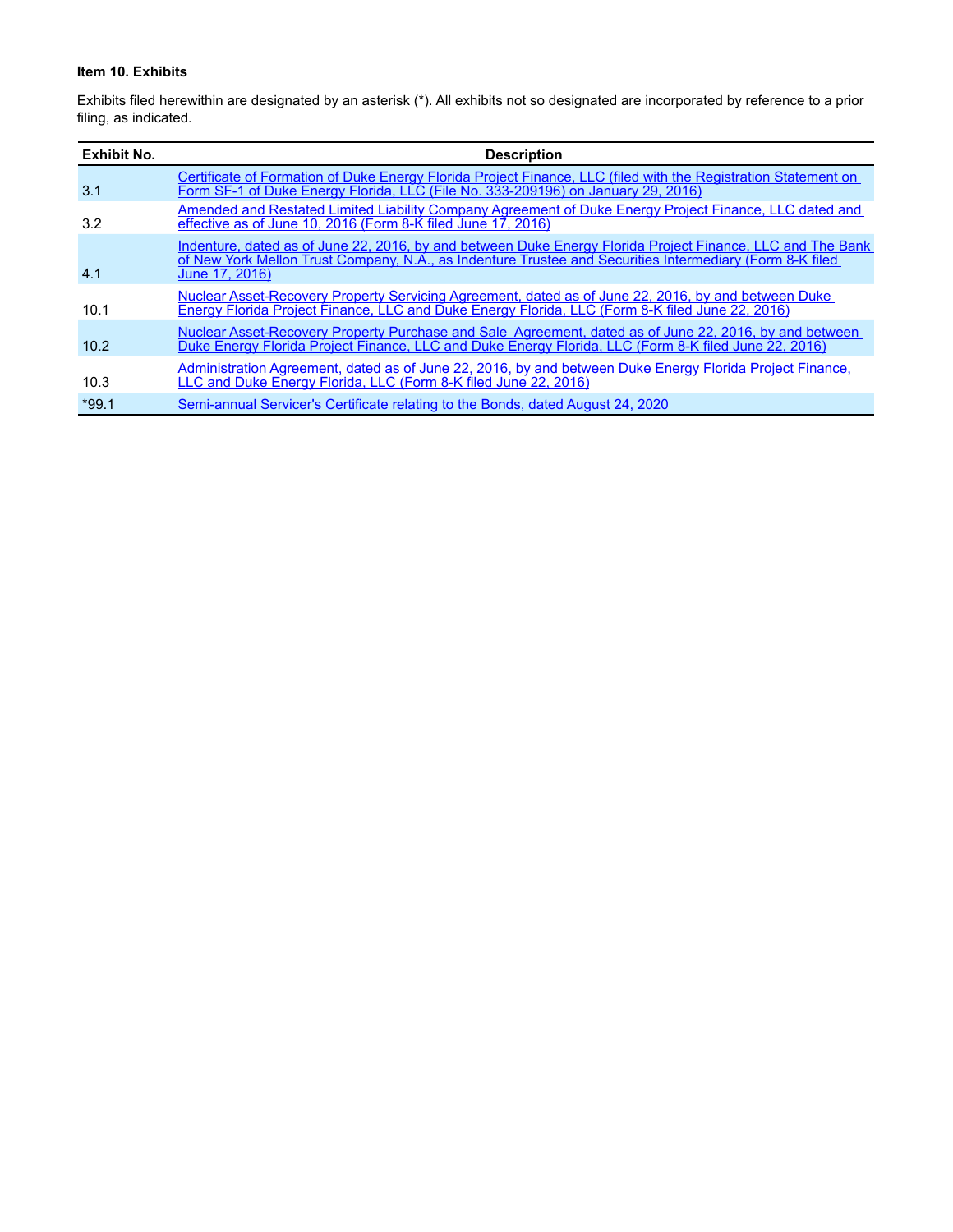## **SIGNATURES**

Pursuant to the requirements of the Securities Exchange Act of 1934, the registrant has duly caused this report to be signed on its behalf by the undersigned thereunto duly authorized.

### Date: September 11, 2020 **DUKE ENERGY FLORIDA PROJECT FINANCE, LLC (Issuing Entity)**

By: Duke Energy Florida, LLC, as Servicer

By:  $\qquad \qquad \qquad$  /s/ Dwight L. Jacobs

Dwight L. Jacobs Senior Vice President, Chief Accounting Officer, Tax and Controller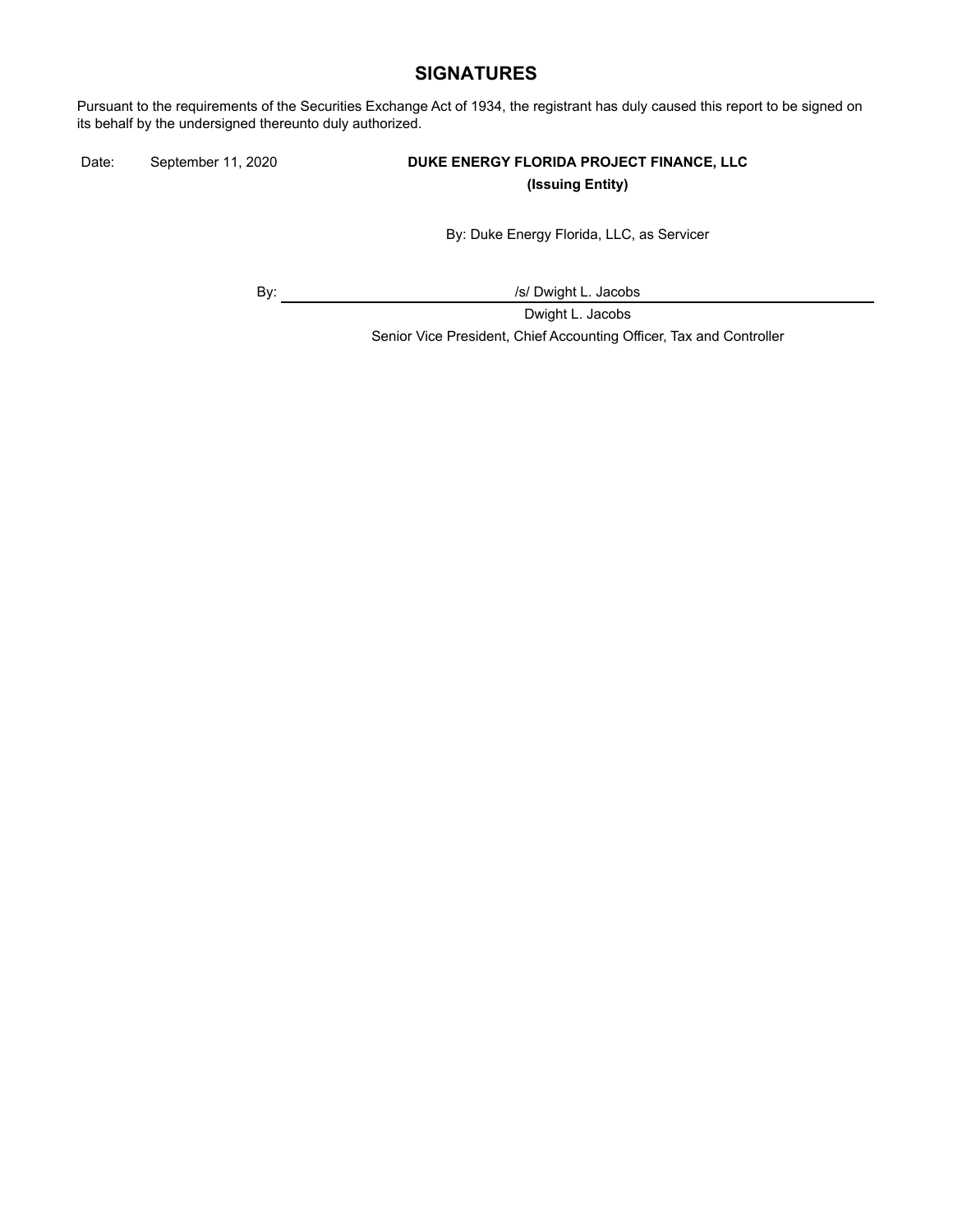## SEMI-ANNUAL SERVICER'S CERTIFICATE

Pursuant to Section 4.01(c)(ii) of the Nuclear Asset-Recovery Property Servicing Agreement, dated as of June 22, 2016 (Servicing Agreement), by and between **DUKE ENERGY FLORIDA, LLC**, as servicer (Servicer), and **Duke Energy Florida Project Finance, LLC**, the Servicer does hereby certify, for the September 1, 2020, Payment Date (Current Payment Date), as follows:

Capitalized terms used but not defined herein have their respective meanings as set forth in the Servicing Agreement. References herein to certain sections and subsections are references to the respective sections of the Servicing Agreement or the Indenture, as the context indicates.

**Collection Periods:** March 1, 2020 to August 31, 2020

#### **Payment Date:** September 1, 2020

1. Collections Allocable and Aggregate Amounts Available for the Current Payment Date:

| i.    | Remittances for the                                 | <b>March 2020</b>  | <b>Collection Period</b>                                  | \$<br>6,467,781.39    |
|-------|-----------------------------------------------------|--------------------|-----------------------------------------------------------|-----------------------|
| ii.   | Remittances for the                                 | April 2020         | <b>Collection Period</b>                                  | 5,845,753.49          |
| iii.  | Remittances for the                                 | May 2020           | <b>Collection Period</b>                                  | 6,202,171.05          |
| iv    | Remittances for the                                 | June 2020          | <b>Collection Period</b>                                  | 6,571,840.00          |
| v.    | Remittances for the                                 | <b>July 2020</b>   | <b>Collection Period</b>                                  | 8,646,915.02          |
| vi.   | Remittances for the                                 | August 2020        | <b>Collection Period</b>                                  | 7,980,924.43          |
| vii.  |                                                     |                    |                                                           |                       |
| viii. |                                                     |                    |                                                           |                       |
| ix.   | Investment Earnings on Capital Subaccount           |                    |                                                           | 14,275.13             |
| х.    | Investment Earnings on Excess Funds Subaccount      |                    |                                                           | 1,219.12              |
| xi.   | <b>Investment Earnings on General Subaccount</b>    |                    |                                                           | 56,492.38             |
| xii.  |                                                     |                    | General Subaccount Balance (sum of i through xi above)    | \$<br>41,787,372.01   |
| xiii. |                                                     |                    | Excess Funds Subaccount Balance as of prior Payment Date  |                       |
| XIV.  | Capital Subaccount Balance as of prior Payment Date |                    |                                                           | 6,374,424.50          |
| XV.   |                                                     |                    | Collection Account Balance (sum of xii through xiv above) | \$<br>48, 161, 796.51 |
| 2.    | Outstanding Amounts as of prior Payment Date:       |                    |                                                           |                       |
|       | 2018<br>Series A                                    | Outstanding Amount |                                                           | \$                    |

|     |               |      | vi. Aggregate Outstanding Amount of all Series A Bonds | 1,095,011,958.00 |
|-----|---------------|------|--------------------------------------------------------|------------------|
| V.  | Series A      | 2035 | <b>Outstanding Amount</b>                              | 275,290,000.00   |
|     | iv. Series A  | 2032 | <b>Outstanding Amount</b>                              | 250,000,000.00   |
|     | iii. Series A | 2026 | Outstanding Amount                                     | 436,000,000.00   |
| ii. | Series A      | 2021 | Outstanding Amount                                     | 133,721,958.00   |
|     |               |      |                                                        |                  |

3. Required Funding/Payments as of Current Payment Date:

#### *Principal Principal Due*

| i.          | Series A 2018          |      | \$ |               |
|-------------|------------------------|------|----|---------------|
| ii.         | Series A 2021          |      |    | 25,838,046.00 |
| iii.        | Series A               | 2026 |    |               |
|             | iv. Series A           | 2032 |    |               |
| $V_{\star}$ | Series A               | 2035 |    |               |
|             | vi. All Series A Bonds |      | S  | 25,838,046.00 |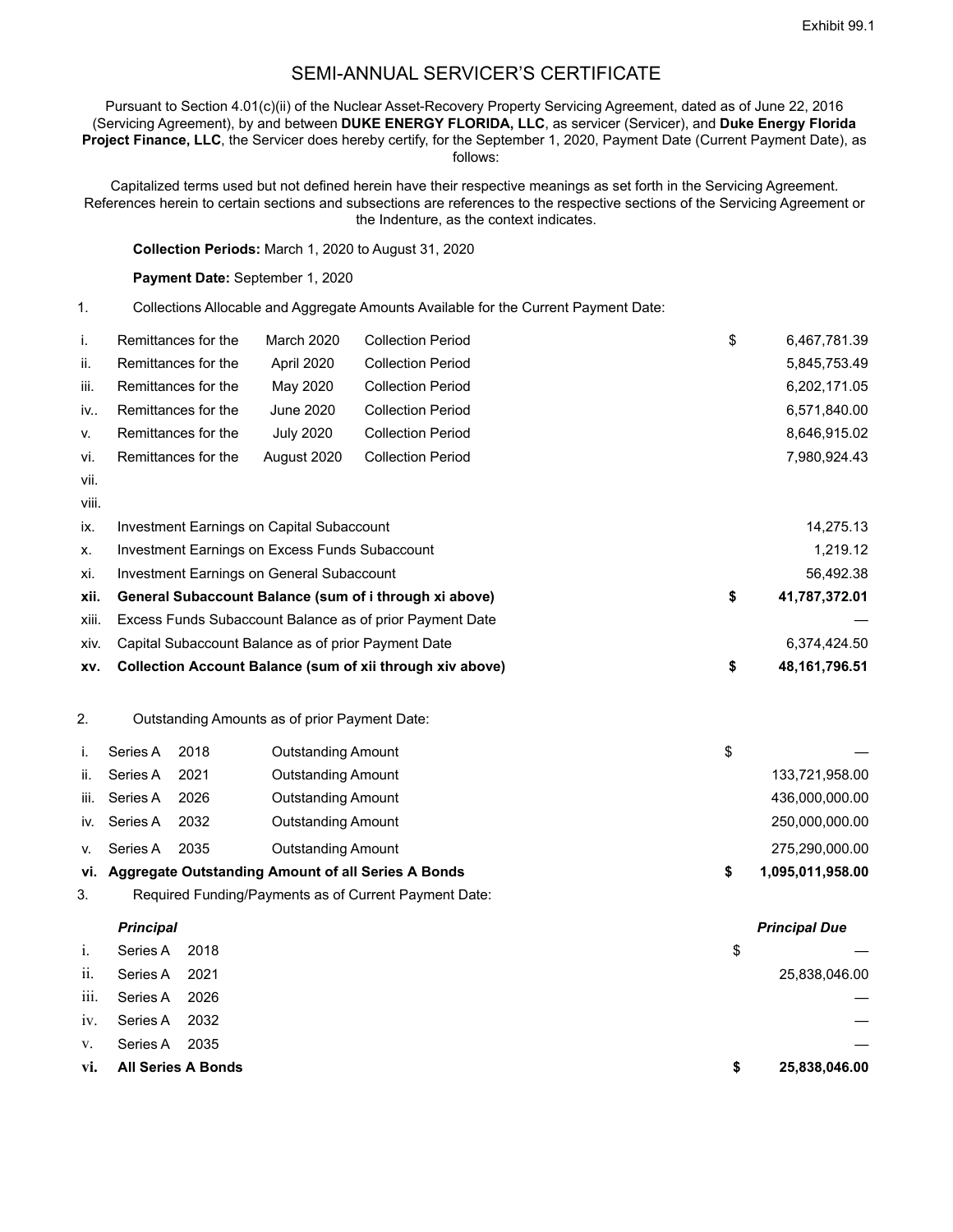|       | <b>Interest</b>      |                                                                 |                         |                                                                                        |     |               |                                      |        |                         |
|-------|----------------------|-----------------------------------------------------------------|-------------------------|----------------------------------------------------------------------------------------|-----|---------------|--------------------------------------|--------|-------------------------|
|       | <b>WAL</b>           |                                                                 | <b>Interest</b><br>Rate | Days in Interest Period                                                                |     |               | <b>Principal Balance</b>             |        | <b>Interest Due</b>     |
| v.    | Series A 2018        |                                                                 | 1.196 %                 |                                                                                        | 184 | \$            |                                      | \$     |                         |
| vi.   | Series A 2021        |                                                                 | 1.731 %                 |                                                                                        | 184 |               | 133,721,958.00                       |        | 1,157,364.00            |
| Vii.  | Series A 2026        |                                                                 | 2.538 %                 |                                                                                        | 184 |               | 436,000,000.00                       |        | 5,532,840.00            |
| VIII. | Series A 2032        |                                                                 | 2.858 %                 |                                                                                        | 184 |               | 250,000,000.00                       |        | 3,572,500.00            |
| IX.   | Series A 2035        |                                                                 | 3.112 %                 |                                                                                        | 184 |               | 275,290,000.00                       |        | 4,283,512.40            |
| х.    |                      | <b>All Series A Bonds</b>                                       |                         |                                                                                        |     |               |                                      | \$     | 14,546,216.40           |
|       |                      |                                                                 |                         |                                                                                        |     |               | <b>Required Level</b>                |        | <b>Funding Required</b> |
| XI.   | Capital Account      |                                                                 |                         |                                                                                        |     | \$            | 6,471,450.00                         | \$     |                         |
| 4.    |                      |                                                                 |                         | Allocation of Remittances as of Current Payment Date Pursuant to 8.02(e) of Indenture: |     |               |                                      |        |                         |
| i.    |                      | Trustee Fees and Expenses; Indemnity Amounts                    |                         |                                                                                        |     |               |                                      |        | \$<br>5,400.00          |
| ii.   | <b>Servicing Fee</b> |                                                                 |                         |                                                                                        |     |               |                                      |        | 323,572.50              |
| iii.  |                      | <b>Administration Fee</b>                                       |                         |                                                                                        |     |               |                                      |        | 25,000.02               |
| iv.   |                      | <b>Operating Expenses</b>                                       |                         |                                                                                        |     |               |                                      |        | 158,520.24              |
|       |                      |                                                                 |                         |                                                                                        |     |               | Per \$1,000 of<br>Original Principal |        |                         |
|       | Series A Bonds       |                                                                 |                         |                                                                                        |     | Aggregate     | Amount                               |        |                         |
| V.    |                      | Semi-Annual Interest (including any past-due for prior periods) |                         |                                                                                        |     |               |                                      |        | \$<br>14,546,216.40     |
| 1.    | Series A 2018        |                                                                 |                         | \$                                                                                     |     |               | \$                                   |        |                         |
| 2.    | Series A 2021        |                                                                 |                         |                                                                                        |     | 1,157,364.00  |                                      | 7.72   |                         |
| 3.    | Series A 2026        |                                                                 |                         |                                                                                        |     | 5,532,840.00  |                                      | 12.69  |                         |
| 4.    | Series A 2032        |                                                                 |                         |                                                                                        |     | 3,572,500.00  |                                      | 14.29  |                         |
| 5.    | Series A 2035        |                                                                 |                         |                                                                                        |     | 4,283,512.40  |                                      | 15.56  |                         |
| vi.   |                      |                                                                 |                         | Principal Due and Payable as a Result of an Event of Default or on Final Maturity Date |     |               |                                      |        | \$                      |
| 1.    | Series A 2018        |                                                                 |                         | \$                                                                                     |     |               | \$                                   |        |                         |
| 2.    | Series A 2021        |                                                                 |                         |                                                                                        |     |               |                                      |        |                         |
| 3.    | Series A 2026        |                                                                 |                         |                                                                                        |     |               |                                      |        |                         |
| 4.    | Series A 2032        |                                                                 |                         |                                                                                        |     |               |                                      |        |                         |
| 5.    | Series A 2035        |                                                                 |                         |                                                                                        |     |               |                                      |        |                         |
| vii.  |                      | Semi-Annual Principal                                           |                         |                                                                                        |     |               |                                      |        | 25,838,046.00           |
| 1.    | Series A 2018        |                                                                 |                         | \$                                                                                     |     |               | \$                                   |        |                         |
| 2.    | Series A 2021        |                                                                 |                         |                                                                                        |     | 25,838,046.00 |                                      | 172.25 |                         |
| 3.    | Series A 2026        |                                                                 |                         |                                                                                        |     |               |                                      |        |                         |
| 4.    | Series A 2032        |                                                                 |                         |                                                                                        |     |               |                                      |        |                         |
| 5.    | Series A 2035        |                                                                 |                         |                                                                                        |     |               |                                      |        |                         |
| viii. |                      | Other unpaid Operating Expenses                                 |                         |                                                                                        |     |               |                                      |        | \$                      |
| IX.   |                      | Funding of Capital Subaccount (to required level)               |                         |                                                                                        |     |               |                                      |        | 97,025.50               |
| х.    |                      | Capital Subaccount Return to Duke Energy Florida                |                         |                                                                                        |     |               |                                      |        | 100,696.00              |
| Xİ.   |                      | Deposits to Excess Funds Subaccount                             |                         |                                                                                        |     |               |                                      |        | 692,895.35              |
| XII.  |                      | Released to Issuer upon Retirement of all Series Bonds          |                         |                                                                                        |     |               |                                      |        |                         |
|       |                      |                                                                 |                         |                                                                                        |     |               |                                      |        |                         |

**xiii. Aggregate Remittances as of Current Payment Date \$ 41,787,372.01**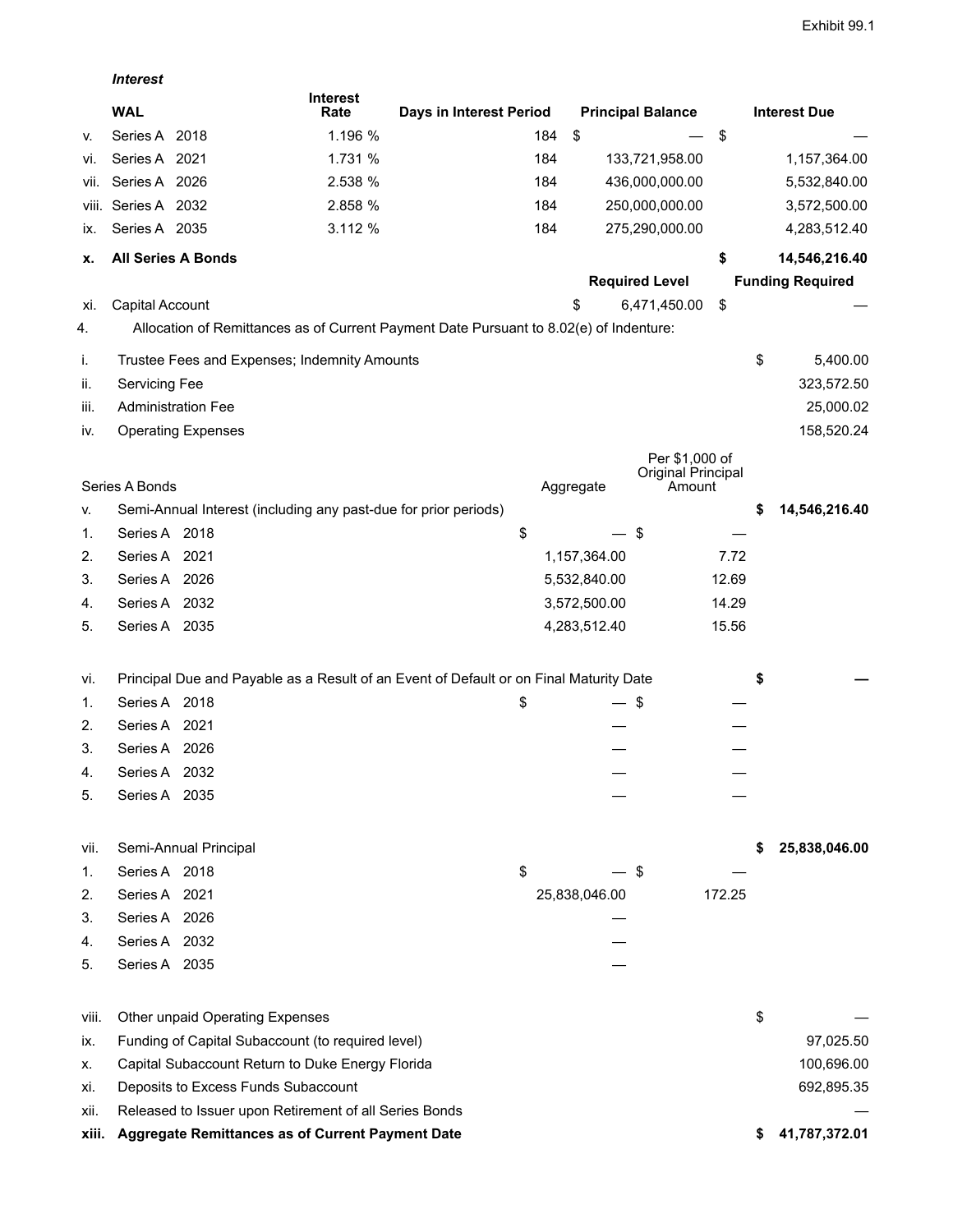5. Outstanding Amount and Collection Account Balance as of Current Payment Date (after giving effect to payments to be made on such Payment Date):

| i.    | Series A 2018                                                                                                | \$                     |
|-------|--------------------------------------------------------------------------------------------------------------|------------------------|
| ii.   | Series A 2021                                                                                                | 107,883,912.00         |
| iii.  | Series A 2026                                                                                                | 436,000,000.00         |
| IV.   | Series A 2032                                                                                                | 250,000,000.00         |
| v.    | Series A 2035                                                                                                | 275,290,000.00         |
| vi.   | <b>Aggregate Outstanding Amount of all Series A Bonds</b>                                                    | \$<br>1,069,173,912.00 |
| vii.  | <b>Excess Funds Subaccount Balance</b>                                                                       | 692,895.35             |
| viii. | Capital Subaccount Balances                                                                                  | 6,471,450.00           |
| ix.   | <b>Aggregate Collection Account Balance</b>                                                                  | \$<br>7, 164, 345. 35  |
| 6.    | Subaccount Withdrawals as of Current Payment Date (if applicable, pursuant to Section 8.02(e) of Indenture): |                        |
| i.    | <b>Excess Funds Subaccount</b>                                                                               | \$                     |
| ii.   | Capital Subaccount                                                                                           |                        |
| iii.  | <b>Total Withdrawals</b>                                                                                     | \$                     |
| 7.    | Shortfalls in Interest and Principal Payments as of Current Payment Date:                                    |                        |
| j.    | Semi-annual Interest                                                                                         |                        |
|       | Series A 2018                                                                                                | \$                     |
|       | Series A 2021                                                                                                |                        |
|       | Series A 2026                                                                                                |                        |
|       | Series A 2032                                                                                                |                        |
|       | Series A 2035                                                                                                |                        |
|       | <b>Total</b>                                                                                                 | \$                     |
| ii.   | Semi-annual Principal                                                                                        |                        |
|       | Series A 2018                                                                                                | \$                     |
|       | Series A 2021                                                                                                |                        |
|       | Series A 2026                                                                                                |                        |
|       | Series A 2032                                                                                                |                        |
|       | Series A 2035                                                                                                |                        |
|       | <b>Total</b>                                                                                                 | \$                     |
| 8.    | Shortfalls in Payment of Return on Invested Capital as of Current Payment Date:                              |                        |
| j.    | Return on Invested Capital                                                                                   | \$                     |
| 9.    | Shortfalls in Required Subaccount Levels as of Current Payment Date:                                         |                        |
| i.    | Capital Subaccount                                                                                           | \$                     |